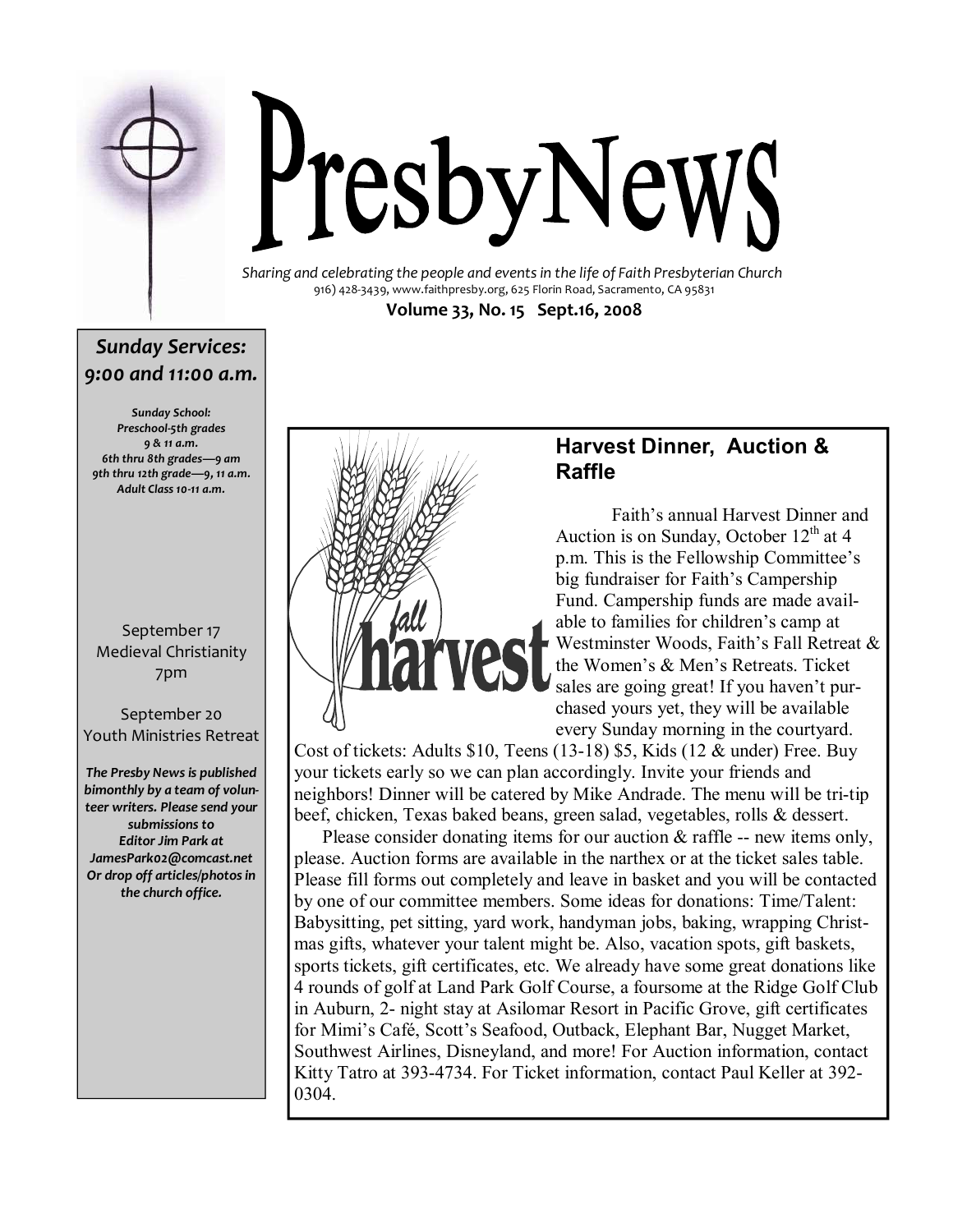### Are You a Part of a Neighborhood Watch Group? If So, Can You Let us Know?

Crime prevention and emergency preparedness are of great importance to all of us. Because of that, Faith Presbyterian Church is participating in a coalition (Pocket Community Coalition) which is working hard to expand the area covered by Neighborhood Watch Groups (NWG) in the Pocket/Greenhaven area and to encourage these groups to expand their functions to include family and neighborhood emergency preparedness. We believe that these groups not only help prevent crime and prepare for emergencies, but also promote community and friendships in our neighborhoods.

 As a first step towards this end, we are currently gathering information about existing NWGs. If you are currently a NWG member or captain will you please contact Faith member Ilah Turner (ilah turner@sbcglobal.net or 428-8716) as soon as possible to help us gather contact information and boundaries of the existing NWG.



# Make a Joyful Noise! Sanctuary Acoustics Improvement Update Phase I

We just completed a fund-raising campaign for improving sound, audio-visual and music in the sanctuary. The generous contributions of Faith family members and friends have increased the building fund to \$99,360, which is 96.5% of our target of \$103,000. This is a great result for a short-fund raising campaign in summer! We thank all who have given cash gifts or have

made a pledge.

Improvements to acoustics in the sanctuary are coming! A contract has been signed to install acoustic panels in the sanctuary to reduce echoes and reverberations. Negotiations with an engineer for the design of the sound system have been initi-

ated. Although we did not reach our goal of 100% funding of Phase I at this time, we anticipate completing the entire project as planned.

If you did not made a cash gift or pledge, please consider making one even though we have officially ended the fund raising campaign. We are not far from 100% funding of Phase I and you can still help us reach this target. Session will begin planning for Phase II (organ) and Phase III (acoustic improvements in narthex) when Phase I is completed. If you have any ques-

tions please contact Jim Hill, Stewardship Elder.

## Music Now Available For Worship Band Songs in Worship!

Some of you have mentioned that it would be helpful if you had the music for the songs which our worship band leads in worship each Sunday, particularly when these are new songs. From now on, whenever possible, that music will be available. There will be copies on the Welcome Center table every Sunday morning as you come in. Pick one up if it will be of help to you in worship.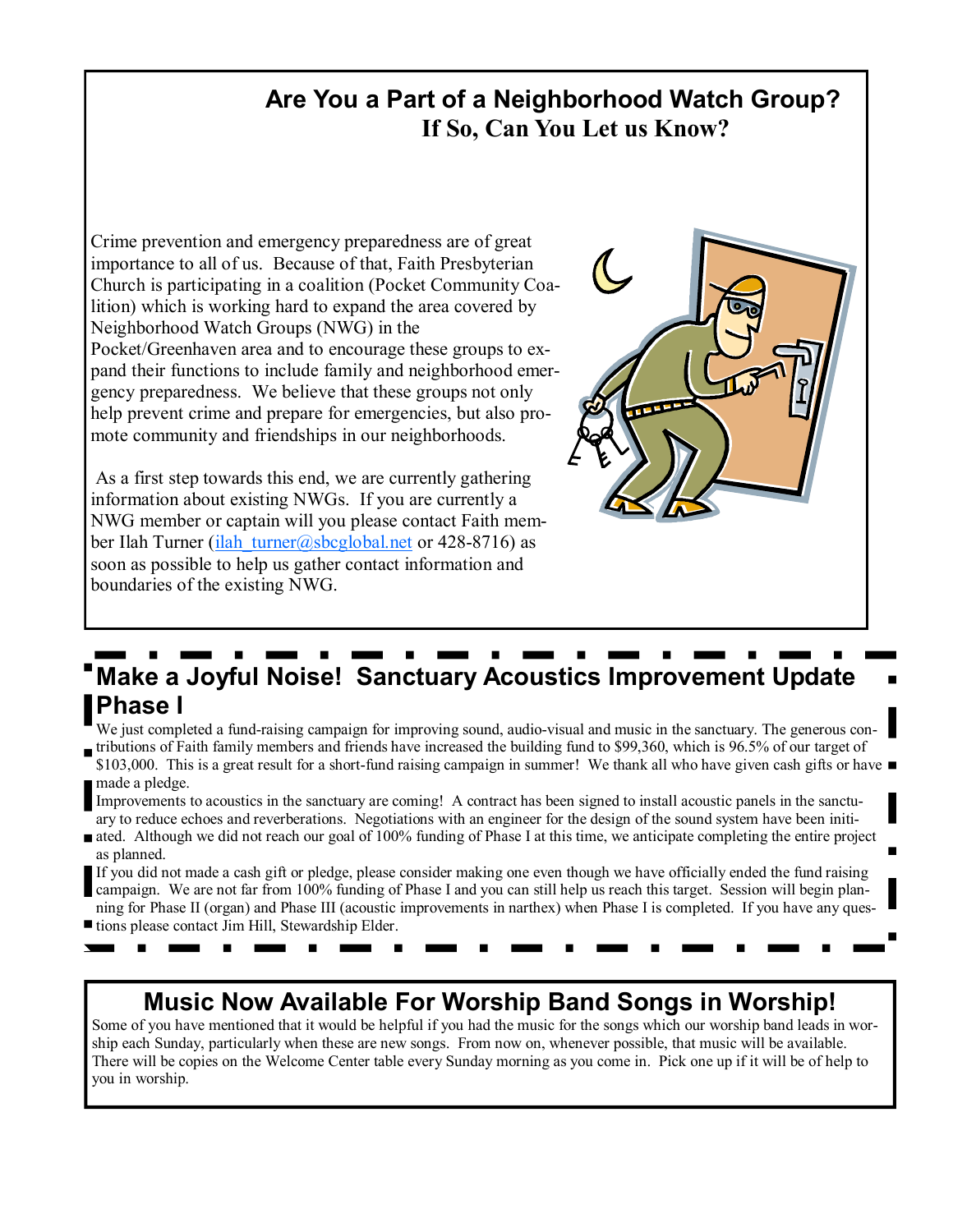## Make a Joyful Noise! Sanctuary Acoustics Improvement Update Phase I

We just completed a fund-raising campaign for improving sound, audio-visual and music in the sanctuary. The generous contributions of Faith family members and friends have increased the building fund to \$99,360, which is 96.5% of our target of \$103,000. This is a great result for a short-fund raising campaign in summer! We thank all who have given cash gifts or have made a pledge.

Improvements to acoustics in the sanctuary are coming! A contract has been signed to install acoustic panels in the sanctuary to reduce echoes and reverberations. Negotiations with an engineer for the design of the sound system have been initiated. Although we did not reach our goal of 100% funding of Phase I at this time, we anticipate completing the entire project as planned.

If you did not made a cash gift or pledge, please consider making one even though we have officially ended the fund raising campaign. We are not far from 100% funding of Phase I and you can still help us reach this target. Session will begin planning for Phase II (organ) and Phase III (acoustic improvements in narthex) when Phase I is completed. If you have any questions please contact Jim Hill, Stewardship Elder.

### Fuel Up in September with BloodSource!

Please schedule your life saving blood donation appointment today! Eat well and drink plenty of fluids before donating blood with BloodSource this September and be entered into a weekly drawing for a \$500 gas card.

 September is a transition month as summer ends and fall arrives. BloodSource is also in transition from our large summer media event blood drives to high school and college drives generally scheduled later in the fall as students adjust to new schedules.

The need for lifesaving blood continues for cancer patients, burn victims, premature babies and those involved in motor vehicle accidents. BloodSource is encouraging our friends and families to help patients this September by donating blood at local blood collection centers or mobile blood drives.

## Donate at Faith Presbyterian Church on Sunday September 28<sup>th</sup> 8:30am to 12:30pm.

Call Kate at 453-3036 to schedule an appointment.

As summer ends and fall arrives, vacation memories still linger. Fuel up, save lives this September and daydream about where \$500 worth of gas will take you! Yes, you do save lives.

# Tutoring Starting Up

Tutoring will once again be available this year at Faith for students who are having difficulty with math. The program will run on Mondays and Wednesdays from  $3:30 - 5:30$  p.m. in Room 2, and all students are welcome. They do not need to be a member of the church to participate. Students should plan to arrive by 4:45 p.m. at the latest to make the most of their time. Help is **a** available for students taking any math class from basic math through calculus. If you have questions or need more information,  $\overline{\phantom{a}}$ please call Barbara Tracy at 428-0311.

CSUS student Andrew Krater will be assisting Barbara as the year begins, and Lauren Michaelson will join the group later in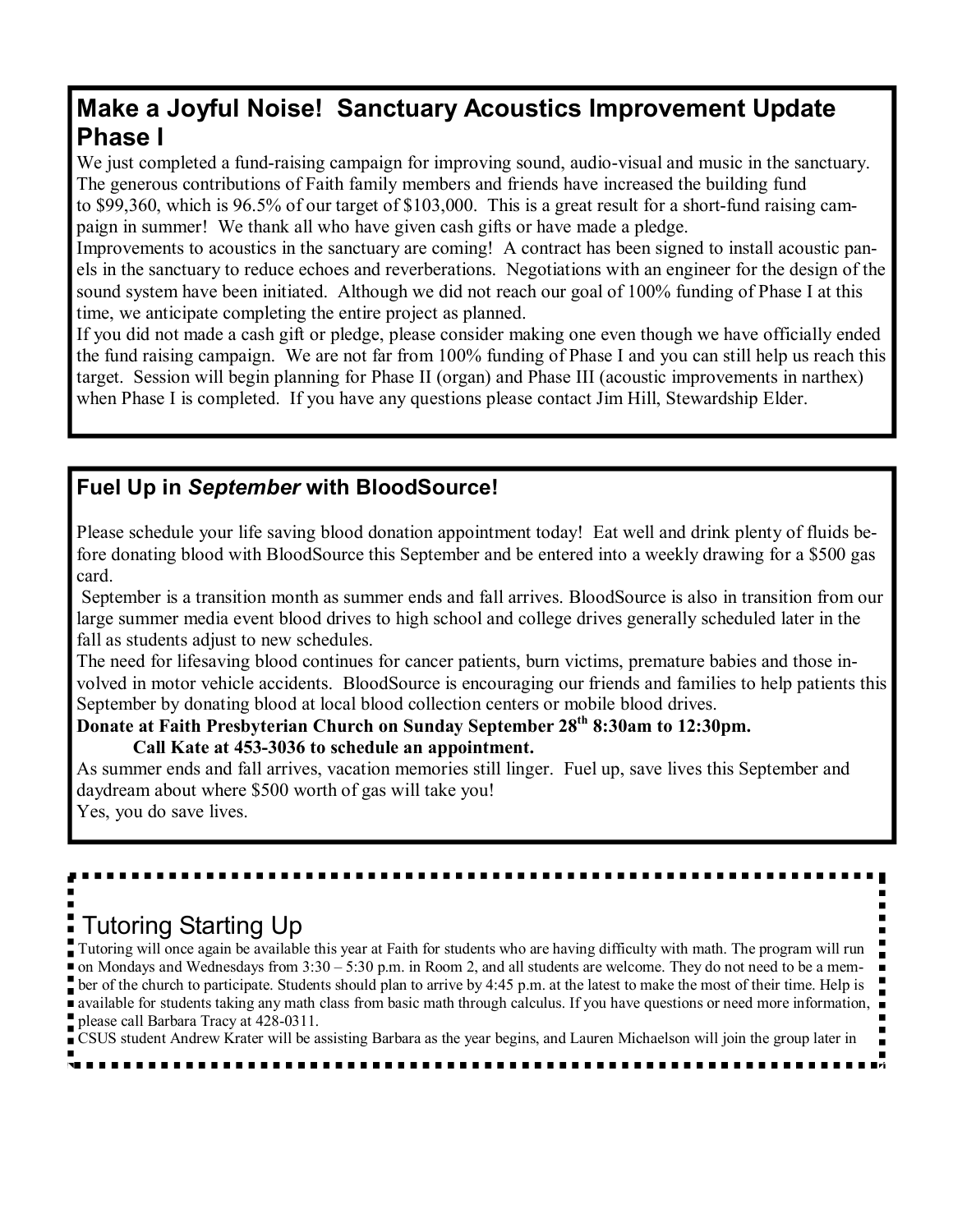# What Are Those Elders Up to Now?

Highlights from September's Session Meeting

The following are some of the decisions which were made this month at Session (elder board) and some of the areas of ministry which were celebrated. We hope you share in the enthusiasm of Session in all that God is doing in our midst. As a reminder, Session meetings are held the 2<sup>nd</sup> Monday of each month at 7:00 in the east wing. Unless otherwise determined, they are open meetings and church members are always encouraged to come listen in. We'll even share our snacks!

Prayer before Business! The meeting opened with a time of devotion spent sharing praise for how God has worked in our lives of faith at Faith and in prayer for events and people in need.

**General Assembly Forum to be held at Faith on October 21**<sup>st</sup> – As you may know, our denomination met this past June for our bi-annual national gathering called General Assembly. At that meeting, many major decisions were made. Some of them are very controversial. Our Presbytery (our local gathering of Presbyterian congregations) is going to be holding forums this fall to help people understand the decisions which were made and which are now being considered at the local level. Representatives from General Assembly will be present. One of those forums will be right here at Faith on October  $21<sup>st</sup>$  at 7:00 p.m.

*Make a Joyful Noise* Campaign Celebrated!  $-$  Session enthusiastically welcomed news that fundraising for Phase One of this campaign is nearly complete. Work will begin soon to begin installing new acoustic treatment in our sanctuary, a new sound system and a new audio visual system. Work should be completed by the Christmas season. The Session will now be considering what steps to be taken towards the completion of Phase Two (organ) and Phase Three (narthex improvement).

**Two New Staff People Hired—** Session unanimously approved the hiring of two new staff members. Effective immediately, Melody Tactaquin will be our Director for Young Faith Singers. Under the supervision of Betsy Butler, Melody will begin working with our children to help lead us in worship this coming year. Also effective immediately, Molly Bagby, a college freshman this year, will begin working under the supervision of Patrick Vaughn as your youth ministry intern. This is a year-long internship. We joyfully celebrate the hiring of these two wonderful women.

2009 Proposed Budget is Set – With the excellent guidance of Maria Rodriguez, our finance elder, the Session worked hard this year to complete a proposed budget for 2009. At this point, the budget forecasts about a 5% increase. The budget will be officially approved after the stewardship campaign is completed this fall. A reminder that a congregational budget forum will be held on October  $26<sup>th</sup>$  after each service in the sanctuary.

Great Things Happening in our Youth Ministry— Elder Greg Rapier reviewed the activities of the Youth ministry that will now include monthly service projects by the youth. There is effort being made to get more youth to attend worship on Sundays through "small group Sunday" once a month when the youth will attend church with their youth advisors who will help introduce and orient them to Sunday worship services and the congregation. Members of the committee are Kim Char, Bethany Draeger, Sierra Brown, Sarah Jimenez (as service project coordinator), Nate Barton and Rev. Quinn Vaughn, as advisor.